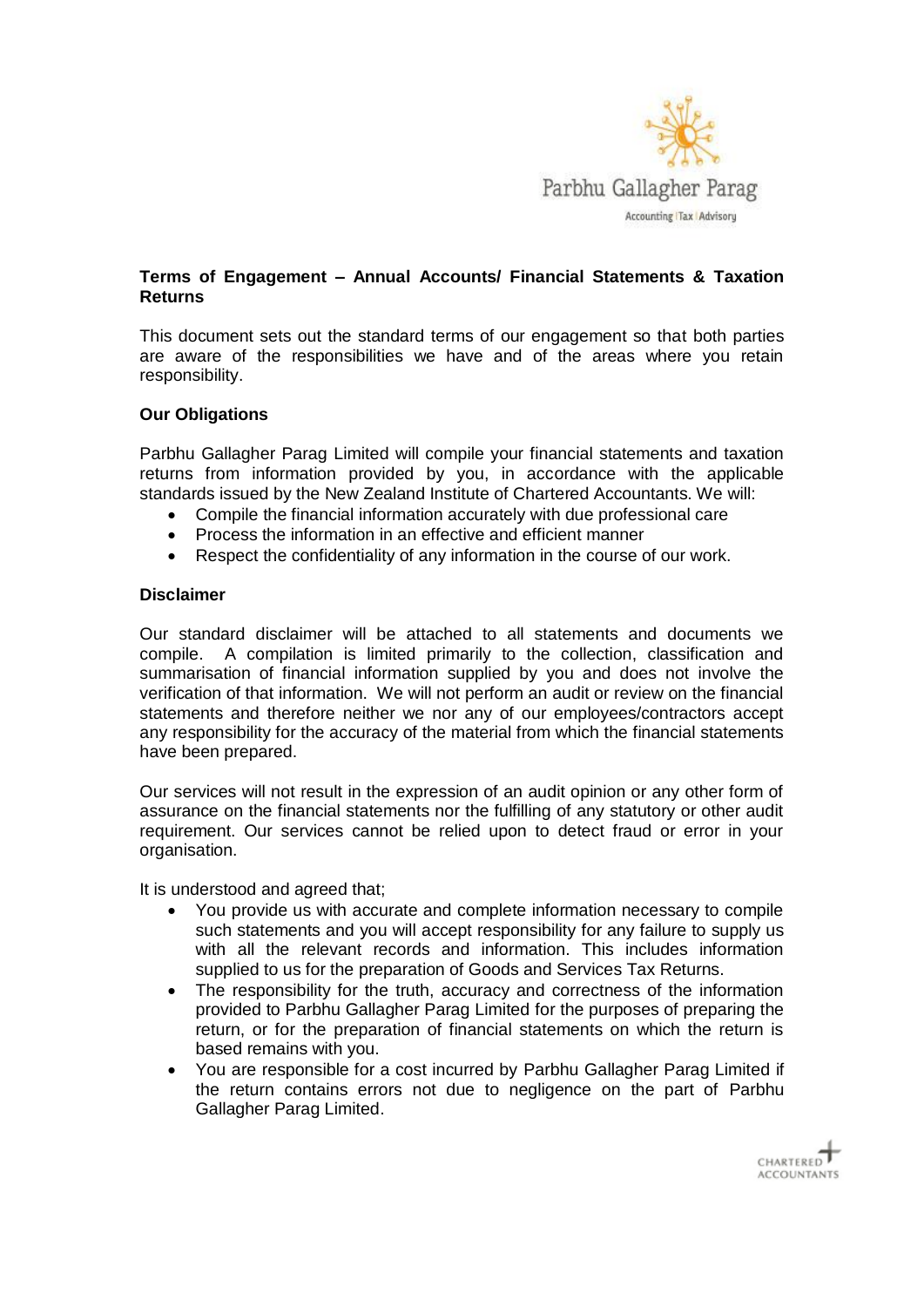- The financial statements will be conspicuously marked as un-audited and you will attach our disclaimer (which is in a form approved by the New Zealand
- Institute of Chartered Accountants) when distributing the financial statements to third parties.
- The financial statements will be prepared in accordance with generally accepted accounting practices.
- You are responsible for all records and information supplied to us as well as the failure to supply all relevant records and information.
- You acknowledge that the work papers we produce when providing the services belong to us. We will;
	- a) inform you if any other person seeks access to the work papers; and
	- b) seek your consent before granting access to any such person unless we are prevented from doing so by law. In particular, in certain circumstances the Inland Revenue Department may request access to information and work papers and we may not be legally able to stop this process.

## **Communication**

We may correspond by means of electronic media or provide information to you in electronic form. Because of the internet risks associated with the electronic transmission of information, we cannot guarantee the security and integrity of any electronic communications or information sent or received. While it is our policy to check our email correspondence with anti-virus software, we cannot guarantee that transmission will be free from infection.

## **Privacy**

All correspondence and information transferred between Parbhu Gallagher Parag Limited and the client will remain confidential.

### **Unsolicited Electronic Messages Act 2007**

In accordance with the Unsolicited Electronic Messages Act 2007, you consent to receiving emails, texts or other electronic transmissions such as newsletters, notification of seminars, items of interest or promotional material involving our firm, unless you notify us to the contrary.

## **Conflict of interest**

We are not presently aware of any conflict of interest which would affect our ability to provide the services to you. We will advise you if we become aware of any potential conflict of interest and we will work with you to find a suitable solution.

### **Our fees**

Our fees will be based on the amount of time taken to complete the assignment at our standard scale charge out rates. We will endeavour to keep our fees at a minimum through effective use of various levels of staff, in keeping with the level of complexity.

If requested, we can provide a fee estimate for any work undertaken. Please note that an estimate is NOT a quote. Where the costs are likely to significantly vary from the estimate, we will provide you with an update.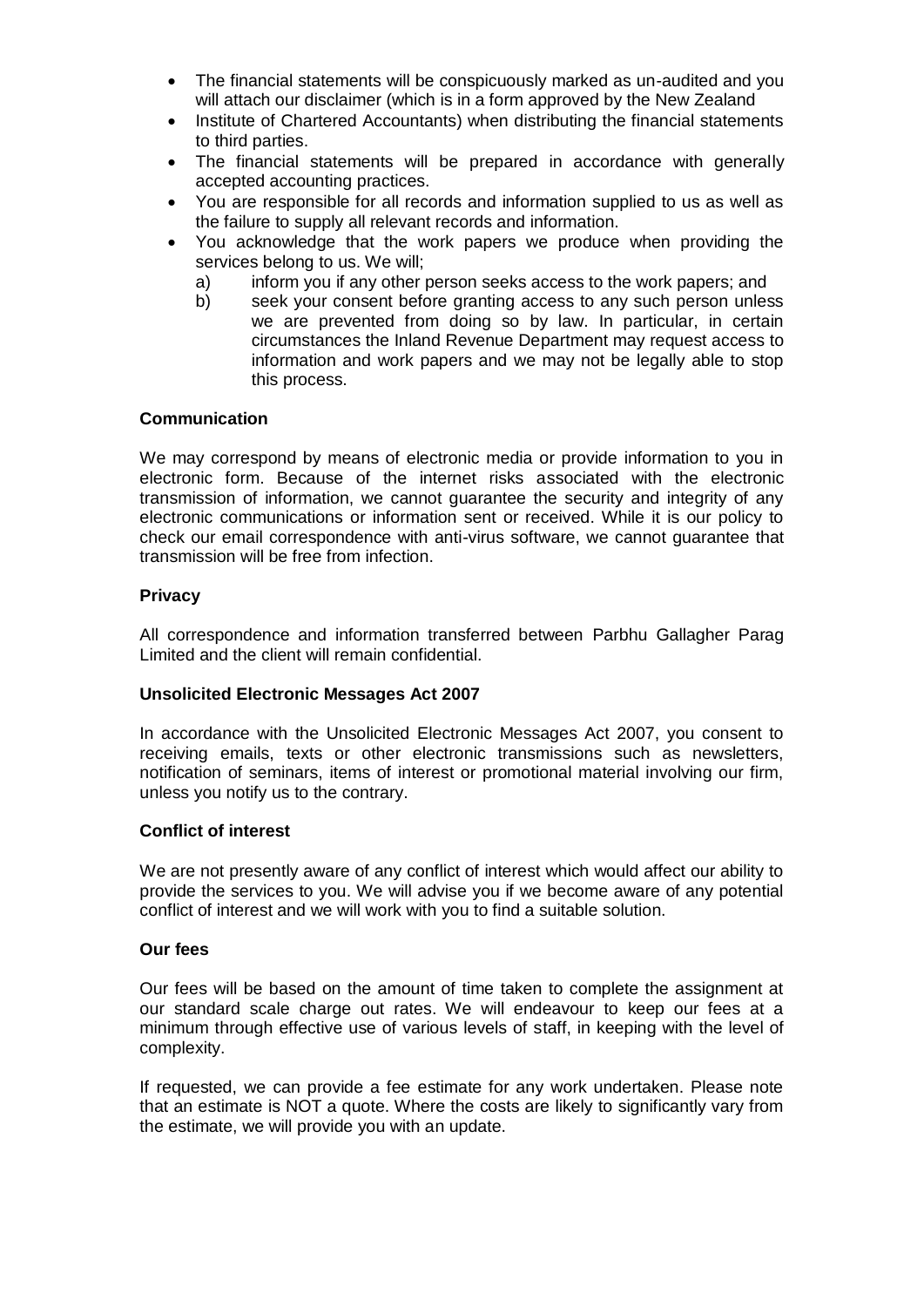In the event the IRD selects your enterprise for review or audit, any work required from our firm will be a separate engagement and we will charge for our time based on the hours of work involved.

You agree to pay any cost of collection and all legal fees incurred by you in the event of legal action, or debt recovery action becoming necessary.

You agree to pay us our fees for these services. You accept we will invoice you on a monthly basis (unless other arrangements have been made at the time of accepting the assignment) and/or on completion of the assignment and our invoices will be due for payment on  $20<sup>th</sup>$  of the month following invoice date.

### **IRD Payment/Refund options**

On discussion with you, refunds received by Parbhu Gallagher Parag Limited on your behalf, from the Inland Revenue Department, may be used to pay any outstanding monies owed by you to Parbhu Gallagher Parag Limited.

#### **Your responsibility**

As a taxpayer you have primary responsibility for meeting your tax obligations. These obligations include keeping the required records, ensuring tax returns are true and correct, filing your tax returns on time and meeting your tax payment obligations. The Inland Revenue Department penalties regime is based on voluntary compliance and a new standard of reasonable care. Penalties range from 20% of the tax omitted to 150% dependent on the seriousness of the breach, together with use of money interest and late payment penalties.

As our advice will be based on the information you provide, we cannot accept responsibility for any inaccuracies or omissions in that information, or for any delays or other problems beyond our control.

As considerable uncertainty can arise when applying tax law to specific situations, we cannot guarantee our advice will be accepted by the Inland Revenue Department. Where we identify situations that give rise to considerable uncertainty, we will discuss the issues involved with you.

#### **Your acceptance of our terms of engagement**

To confirm your understanding and acceptance of our terms of engagement, please sign the acknowledgement on the last page of this letter. Please return the signed copy of the letter to us and retain the other copy for your information.